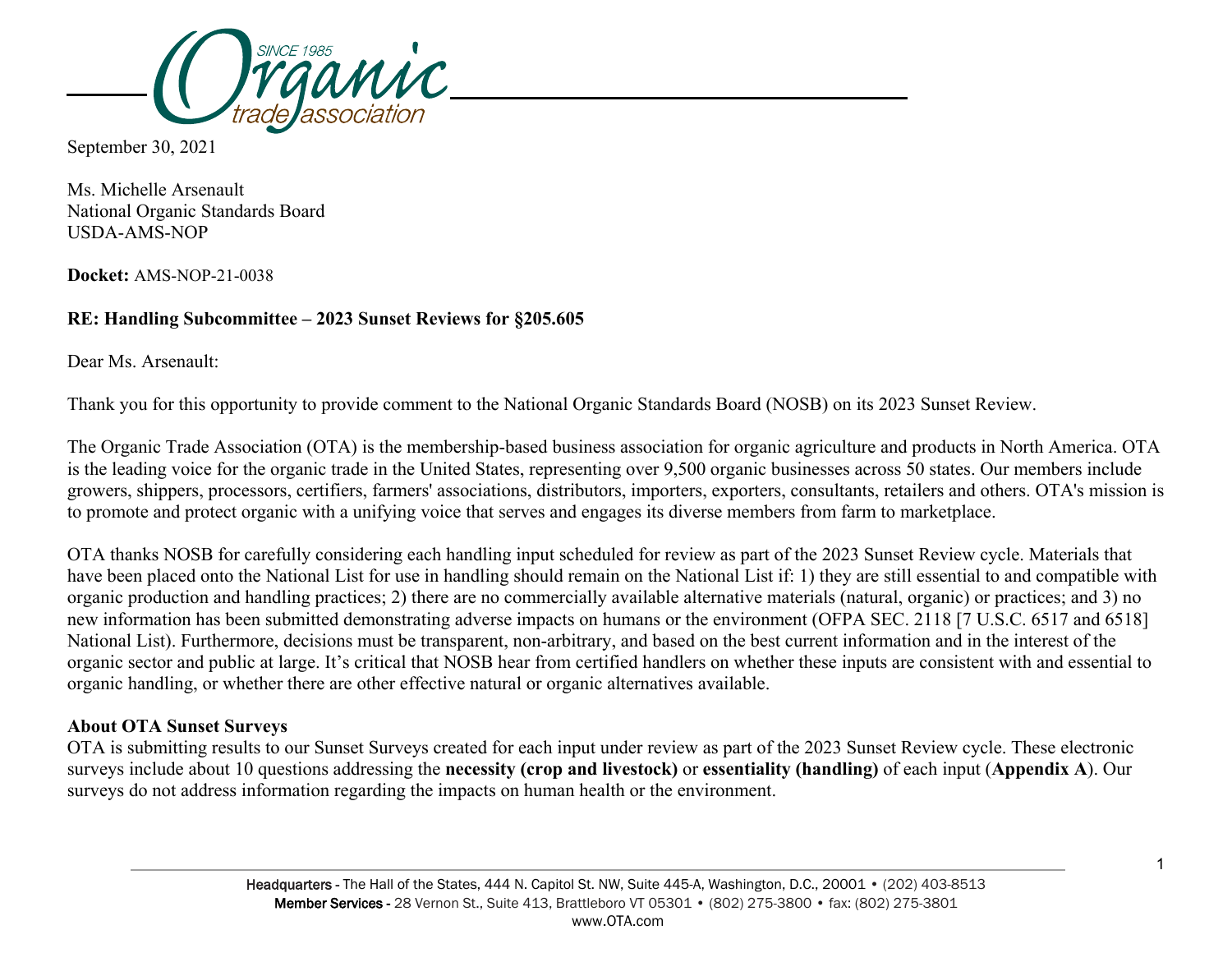

The surveys are open to any NOP certified organic operation. The names of the companies submitting the information are confidential (not disclosed to OTA). To ensure wide distribution of the surveys beyond OTA membership, OTA worked with Accredited Certifying Agencies (ACAs) to distribute the survey to all of their clients as well as to targeted clients they know are using the inputs under review.

## **Results of OTA Sunset Surveys**

OTA has received **30** total responses on our 2023 Handling Sunset Surveys. Below is a summary of the feedback received via OTA's Sunset Surveys to date on the § 205.605 materials under review.

**§205.605(a) – Non-synthetic Non-agricultural (non-organic) substances allowed as ingredients in or on processed products labeled "organic" or "made with organic (specified ingredients or food group(s)).**

| <b>Substance</b>                                   | <b>Summary of responses</b>                                                                                                                                                                                                                                                                                                                                                                                                                                                                                                                                                                                                                                                                  | Average rating of                                                                                    |
|----------------------------------------------------|----------------------------------------------------------------------------------------------------------------------------------------------------------------------------------------------------------------------------------------------------------------------------------------------------------------------------------------------------------------------------------------------------------------------------------------------------------------------------------------------------------------------------------------------------------------------------------------------------------------------------------------------------------------------------------------------|------------------------------------------------------------------------------------------------------|
|                                                    |                                                                                                                                                                                                                                                                                                                                                                                                                                                                                                                                                                                                                                                                                              | <b>Essentiality</b><br>(from 1 to 5, with 5 being<br>"critical – would leave<br>organic without it") |
| Agar-Agar                                          | 3 Responses received from certified operations.                                                                                                                                                                                                                                                                                                                                                                                                                                                                                                                                                                                                                                              | Rating not provided                                                                                  |
|                                                    | Uses:<br>Used routinely in yogurt as a thickener/gelling agent<br>Used routinely in snack bars as a thickening agent in the binder so that the bar will maintain its shape<br>and provide the chewy texture desired.<br>Enriched agar growing medium for mushroom cultures<br>If the material were prohibited:<br>If agar-agar were to no longer be allowed the quality of our products would be altered.<br>It would impact product quality. Snack bars would be deformed and break apart more easily, and not<br>have the quality (chewy texture) desired.<br>Agar-agar is the basis for standardized culturing of fungus. I don't know of another way to propagate<br>and store cultures. |                                                                                                      |
| <b>Animal Enzymes</b>                              | 5 Responses received from certified operations.                                                                                                                                                                                                                                                                                                                                                                                                                                                                                                                                                                                                                                              |                                                                                                      |
| (Rennet—animals derived;<br>Catalase—bovine liver; | Used routinely and/or daily in:<br>$\text{Cheese}-\text{coagulant}$                                                                                                                                                                                                                                                                                                                                                                                                                                                                                                                                                                                                                          |                                                                                                      |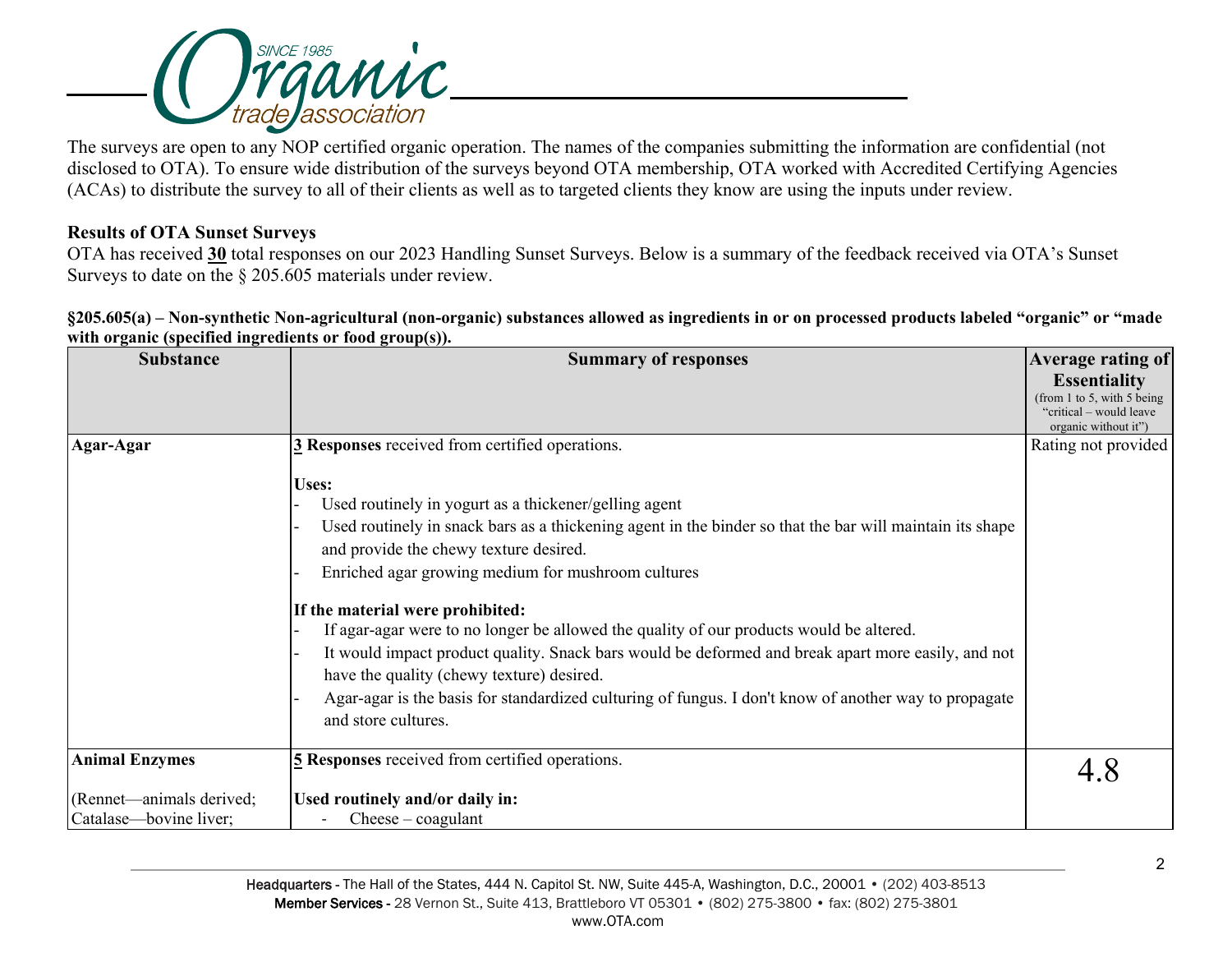

| Animal lipase; Pancreatin;<br>Artisan Cheese - The chymosin/pepsin attributes in traditional animal rennet produce positive<br>Pepsin; and Trypsin).<br>effects on milk coagulation that are critical to many styles of cheese production that fungi or plant<br>based rennets simply cannot provide.<br>Used in various cheese ingredients, as a thickener, across multiple items daily to weekly<br>The material is essential because:<br>Helps milk coagulate and turn fluid milk into curds and whey for cheesemaking. No suitable<br>alternatives.<br>Alternative are not sufficient because:<br>Some styles of cheese (softer) are able to be produced successfully with non-animal based rennets.<br>Longer aged, harder styles of cheese are unable to be successfully coagulated when being<br>produced with these non-animal based rennets. It is necessary for the production of these styles of<br>cheese.<br>Microbial rennet and thistle rennet are alternatives.<br>Unaware of any alternatives or management practices that would eliminate its need<br>If the material were prohibited:<br>The product quality would be impacted.<br>It would be catastrophic to the health of our company and our industry. We assume 95%+ of<br>organic cheesemakers across the United States are using animal rennet and would have to stop<br>production if animal rennet was no longer allowed.<br>It would affect the tradition of cheesemaking as well as product quality.<br>We would not produce organic cheese anymore.<br>Fruit Juices as a stabilizer<br><b>Calcium Sulfate-Mined</b><br>1 Response received from a certified operation.<br>5<br>Uses:<br>Used in daily as a coagulant in Tofu products<br>1 Response received from a certified operation.<br>Carrageenan<br>3<br><b>Uses:</b><br>In Fruit Juices as a stabilizer | $\overline{\phantom{0}}$ |  |
|------------------------------------------------------------------------------------------------------------------------------------------------------------------------------------------------------------------------------------------------------------------------------------------------------------------------------------------------------------------------------------------------------------------------------------------------------------------------------------------------------------------------------------------------------------------------------------------------------------------------------------------------------------------------------------------------------------------------------------------------------------------------------------------------------------------------------------------------------------------------------------------------------------------------------------------------------------------------------------------------------------------------------------------------------------------------------------------------------------------------------------------------------------------------------------------------------------------------------------------------------------------------------------------------------------------------------------------------------------------------------------------------------------------------------------------------------------------------------------------------------------------------------------------------------------------------------------------------------------------------------------------------------------------------------------------------------------------------------------------------------------------------------------------------------------------------------------------------|--------------------------|--|
|                                                                                                                                                                                                                                                                                                                                                                                                                                                                                                                                                                                                                                                                                                                                                                                                                                                                                                                                                                                                                                                                                                                                                                                                                                                                                                                                                                                                                                                                                                                                                                                                                                                                                                                                                                                                                                                |                          |  |
|                                                                                                                                                                                                                                                                                                                                                                                                                                                                                                                                                                                                                                                                                                                                                                                                                                                                                                                                                                                                                                                                                                                                                                                                                                                                                                                                                                                                                                                                                                                                                                                                                                                                                                                                                                                                                                                |                          |  |
|                                                                                                                                                                                                                                                                                                                                                                                                                                                                                                                                                                                                                                                                                                                                                                                                                                                                                                                                                                                                                                                                                                                                                                                                                                                                                                                                                                                                                                                                                                                                                                                                                                                                                                                                                                                                                                                |                          |  |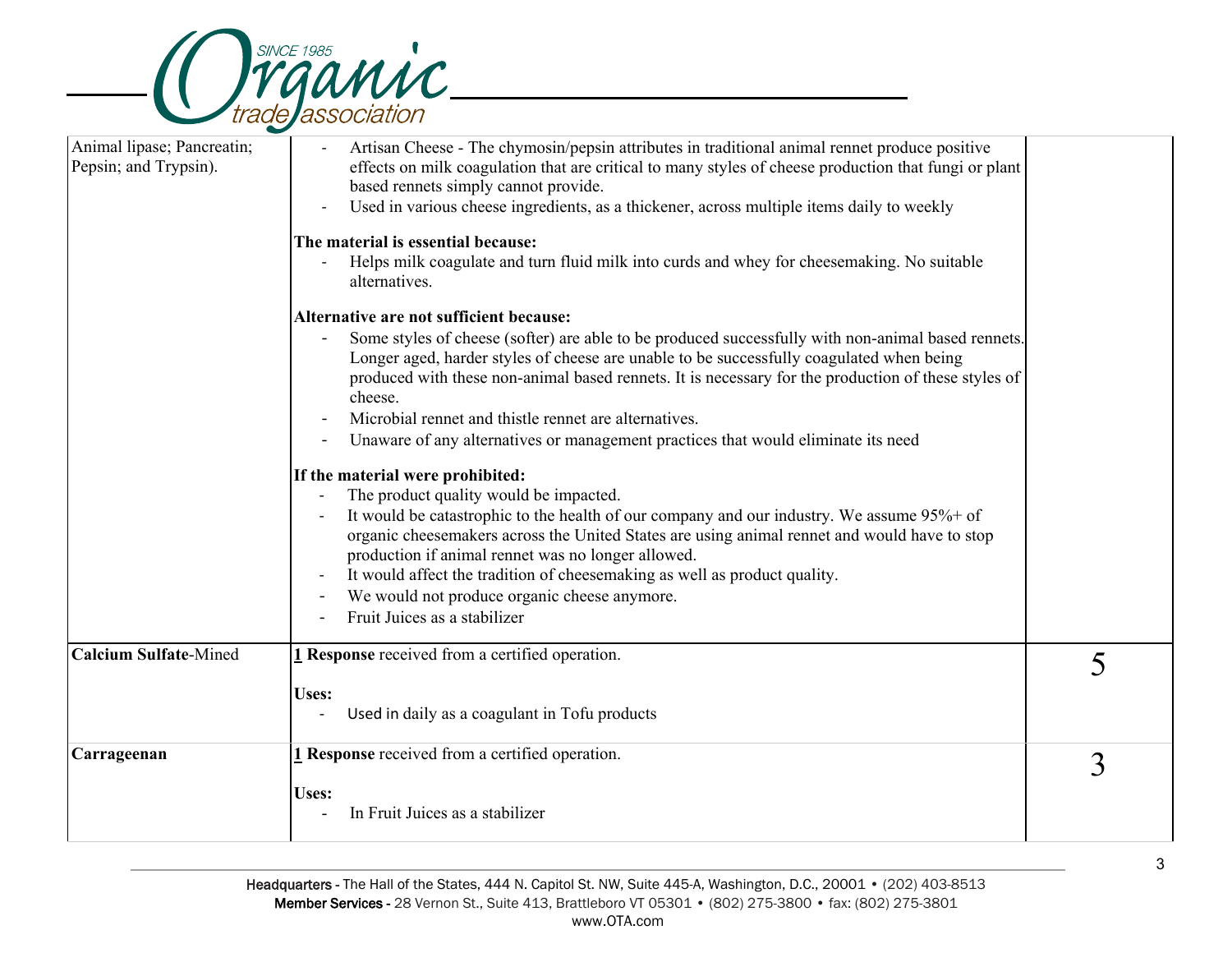

|                                                          | Alternative are not sufficient because:                                                                                 |   |
|----------------------------------------------------------|-------------------------------------------------------------------------------------------------------------------------|---|
|                                                          | There are no alternatives available, but have not tried any.<br>$\overline{\phantom{a}}$                                |   |
|                                                          | If the material were prohibited:                                                                                        |   |
|                                                          | Separation. Neutral on essentiality, nice to have it but could live without it.<br>$\overline{\phantom{a}}$             |   |
| Glucono-delta-lactone-<br>production by the oxidation of | 1 Response received from a certified operation.                                                                         | 4 |
| D-glucose with bromine water                             | <b>Uses:</b>                                                                                                            |   |
| is prohibited.                                           | Used in daily in tofu products as a coagulant                                                                           |   |
|                                                          | Alternative are not sufficient because:                                                                                 |   |
|                                                          | Have not tried alternatives and unaware of any management practices that would eliminate its                            |   |
|                                                          | need                                                                                                                    |   |
| Tartaric Acid - made from                                | 3 Responses received from certified operations.                                                                         | 4 |
| grape wine                                               |                                                                                                                         |   |
|                                                          | <b>Used in:</b>                                                                                                         |   |
|                                                          | Wine                                                                                                                    |   |
|                                                          | Cookies                                                                                                                 |   |
|                                                          | Fruit snacks, routinely for a sour taste for certain types of fruit snacks                                              |   |
|                                                          | The material is essential because:                                                                                      |   |
|                                                          | Being able to adjust our pH with TA helps us to avoid the use of the synthetic chemical SO2<br>$\overline{\phantom{a}}$ |   |
|                                                          | Alternative are not sufficient because:                                                                                 |   |
|                                                          | There are times when we do not need to adjust the pH                                                                    |   |
|                                                          | If the material were prohibited:                                                                                        |   |
|                                                          | It would hinder us since we have spent years perfecting a synthetic free wine.<br>$\blacksquare$                        |   |
|                                                          | There would be a change in defining character and flavor of the product                                                 |   |
|                                                          | Is there a sufficient supply of organic grapes to make tartaric acid from organic grapes?                               |   |
|                                                          | Yes, but would need to grow it as a new industry. The organic grapes are used for wine, not for<br>tartaric acid.       |   |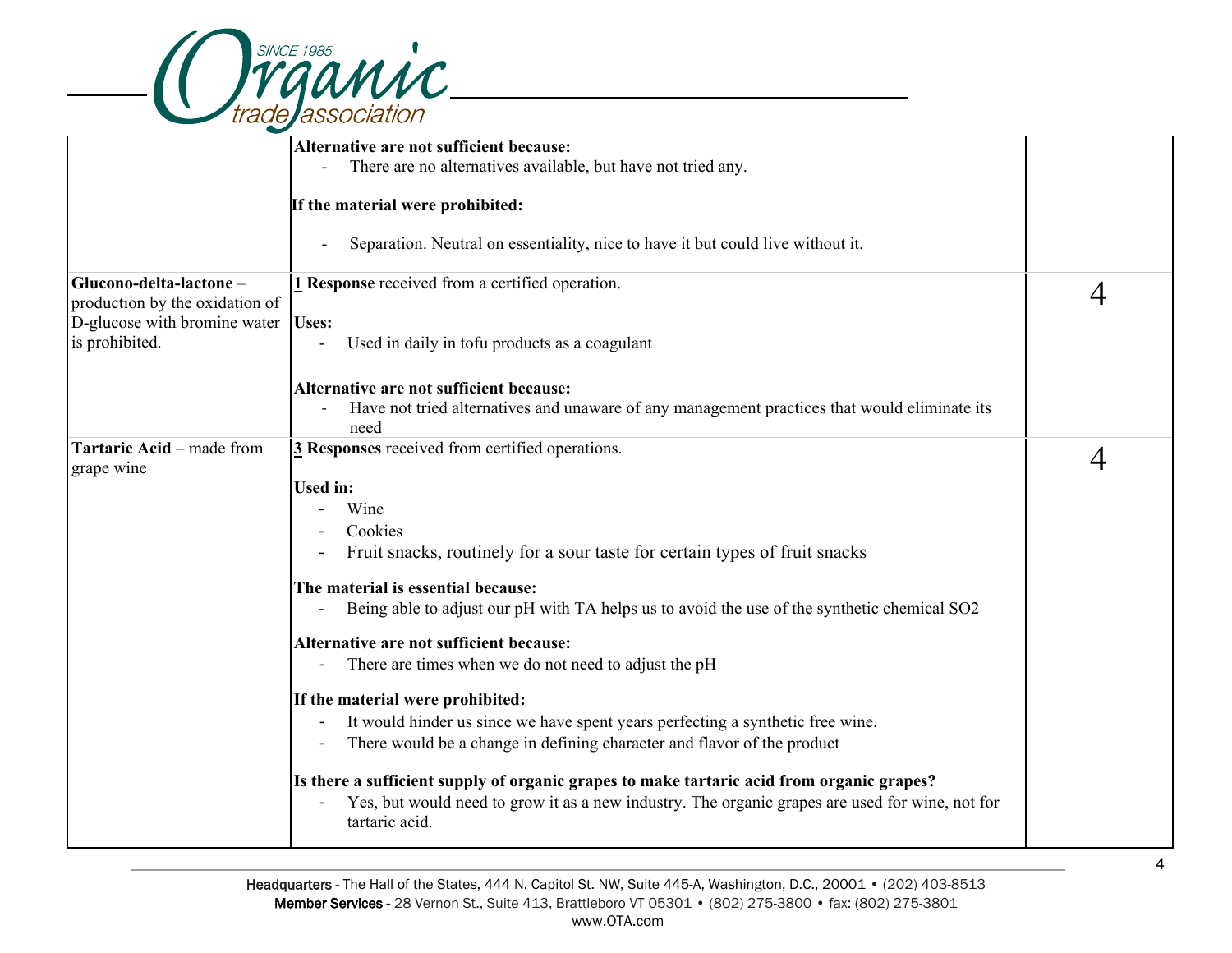

**§205.605(b) – Synthetic Non-agricultural (non-organic) substances allowed as ingredients in or on processed products labeled "organic" or "made with organic (specified ingredients or food group(s)).**

| <b>Substance</b>                                                                                                                                                                                                | <b>Summary of responses</b>                                                                                                                                                                                                                                                                                                                                                                                                                                                                                                                                                                                                                                                                                                   | <b>Average rating</b><br>of Essentiality<br>(from 1 to 5, with 5 being<br>"critical – would leave" |
|-----------------------------------------------------------------------------------------------------------------------------------------------------------------------------------------------------------------|-------------------------------------------------------------------------------------------------------------------------------------------------------------------------------------------------------------------------------------------------------------------------------------------------------------------------------------------------------------------------------------------------------------------------------------------------------------------------------------------------------------------------------------------------------------------------------------------------------------------------------------------------------------------------------------------------------------------------------|----------------------------------------------------------------------------------------------------|
| Cellulose (CAS #9004-34-<br>6)—for use in regenerative<br>casings, powdered cellulose as<br>an anti-caking agent (non-<br>chlorine bleached) and filtering<br>aid. Microcrystalline cellulose<br>is prohibited. | 3 Responses received from certified operations.<br>Used routinely in:<br>Cheese as an anti-caking agent<br>Pizza, bagels, salad dressing<br>Cheese as an anti-caking agent<br>The material is essential because:<br>There are no other alternatives. Clumped cheese would cause uneven ingredient distribution and<br>can lead to greater manufacturing variability<br>No other alternatives. Would consider alternative as available<br>If the material were prohibited:<br>Clumped cheese would not mix well contributing to inconsistent product quality; increase in<br>production losses (product not meeting weight standards, downtime)<br>Would result in increased costs and negative impacts to business operations | organic without it")<br>4.5                                                                        |
| <b>Chlorine Materials</b><br>-Calcium hypochlorite.<br>-Chlorine dioxide.<br>-Hypochlorous acid-<br>generated from electrolyzed<br>water                                                                        | <b>6 Responses</b> received from certified organic operations.<br>Please also see OTA's comments directly below this survey results table.<br><b>Used in:</b><br>Lettuces, routine, daily<br>All of our wash equipment is sanitized with it and leafy greens are dunked in water with a small<br>concentration of Na Hypochlorite in it, daily<br>Row crops, vegetables, daily<br>Dairy, $eggs - daily$<br>Processed vegetables and baby lettuce items for water sanitation and equipment cleaning; daily                                                                                                                                                                                                                     | 4.8                                                                                                |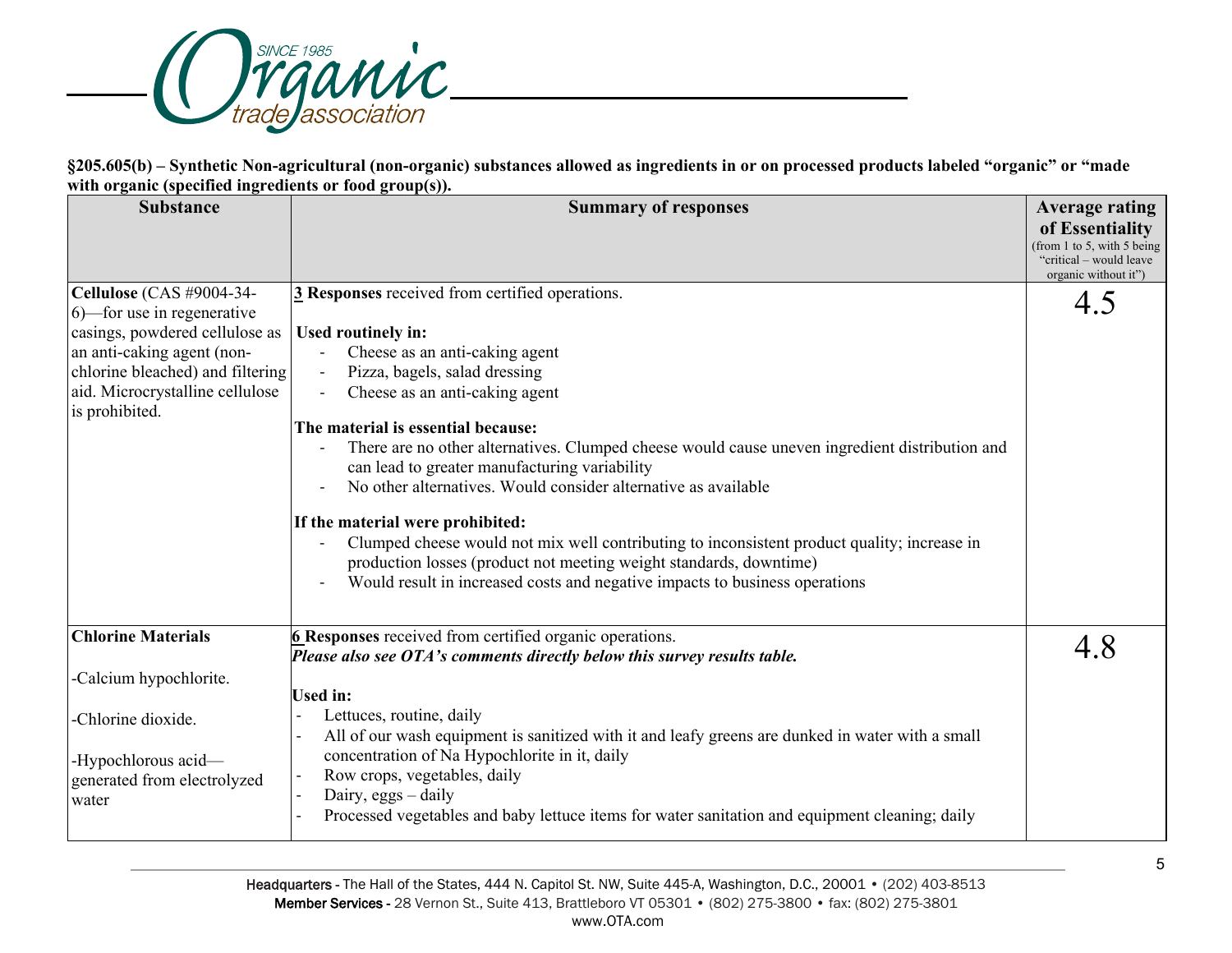

|                                                                                            | $\overline{\phantom{0}}$                                                                                                                                                                                                                                                                                                                                                                                                                                                                                                                                                                                                                                                                                                                                                      |     |
|--------------------------------------------------------------------------------------------|-------------------------------------------------------------------------------------------------------------------------------------------------------------------------------------------------------------------------------------------------------------------------------------------------------------------------------------------------------------------------------------------------------------------------------------------------------------------------------------------------------------------------------------------------------------------------------------------------------------------------------------------------------------------------------------------------------------------------------------------------------------------------------|-----|
| -Sodium hypochlorite                                                                       | The material is essential because:<br>Sanitation, prevention of spread of human pathogens - food safety<br>To bring wash water to potable water standards<br>Sanitizer, powerful cleaner that is good for milk protein<br>Alternative are not sufficient because:<br>I have looked, but not been able to find appropriate products that are readily available<br>Chemical sanitation is our only option for cleaning our surfaces<br>$\overline{a}$<br>We also use peroxyacetic acid and hydrogen peroxide. All are essential.<br>$\overline{\phantom{a}}$<br>Alternative sanitizer materials exist with comparable effectiveness. We have tried chlorine dioxide<br>and peracetic acid - preference for chlorine-based materials for effectiveness, availability, training.  |     |
|                                                                                            | If the material were prohibited:<br>Food safety would be impacted<br>$\qquad \qquad \blacksquare$<br>There would be a significantly increased risk of human pathogen spread.<br>$\overline{\phantom{a}}$<br>We would have to find another way to get water to potable standard<br>$\overline{\phantom{a}}$<br>This would be a huge loss, especially on dairy farms. For processing and handling is it very<br>$\overline{\phantom{a}}$<br>common for equipment and food surface cleaning<br>Impacts to food safety and business operations                                                                                                                                                                                                                                    |     |
| Potassium Hydroxide -<br>prohibited for use in lye<br>peeling of fruits and<br>vegetables. | 3 Responses received from certified organic operations.<br><b>Used in:</b><br>Yogurt, and use potassium hydroxide as a cleaning agent, daily<br>Beverages - pH adjuster, routinely<br>Nutritional Products, routinely in most formulas<br>The material is essential because:<br>Chlorinated Alka Plus Foaming Liquid- (Contains Potassium hydroxide & Sodium hypochlorite)<br>this product is used for foam cleaning the exterior of all equipment, then rinsed off with potable<br>water. Foaming products are extremely important to our routine sanitation practices.<br>There are no management practices that would eliminate the need for this material<br>$\overline{a}$<br>Needed to adjust pH and as a source of potassium fortification<br>$\overline{\phantom{0}}$ | 4.7 |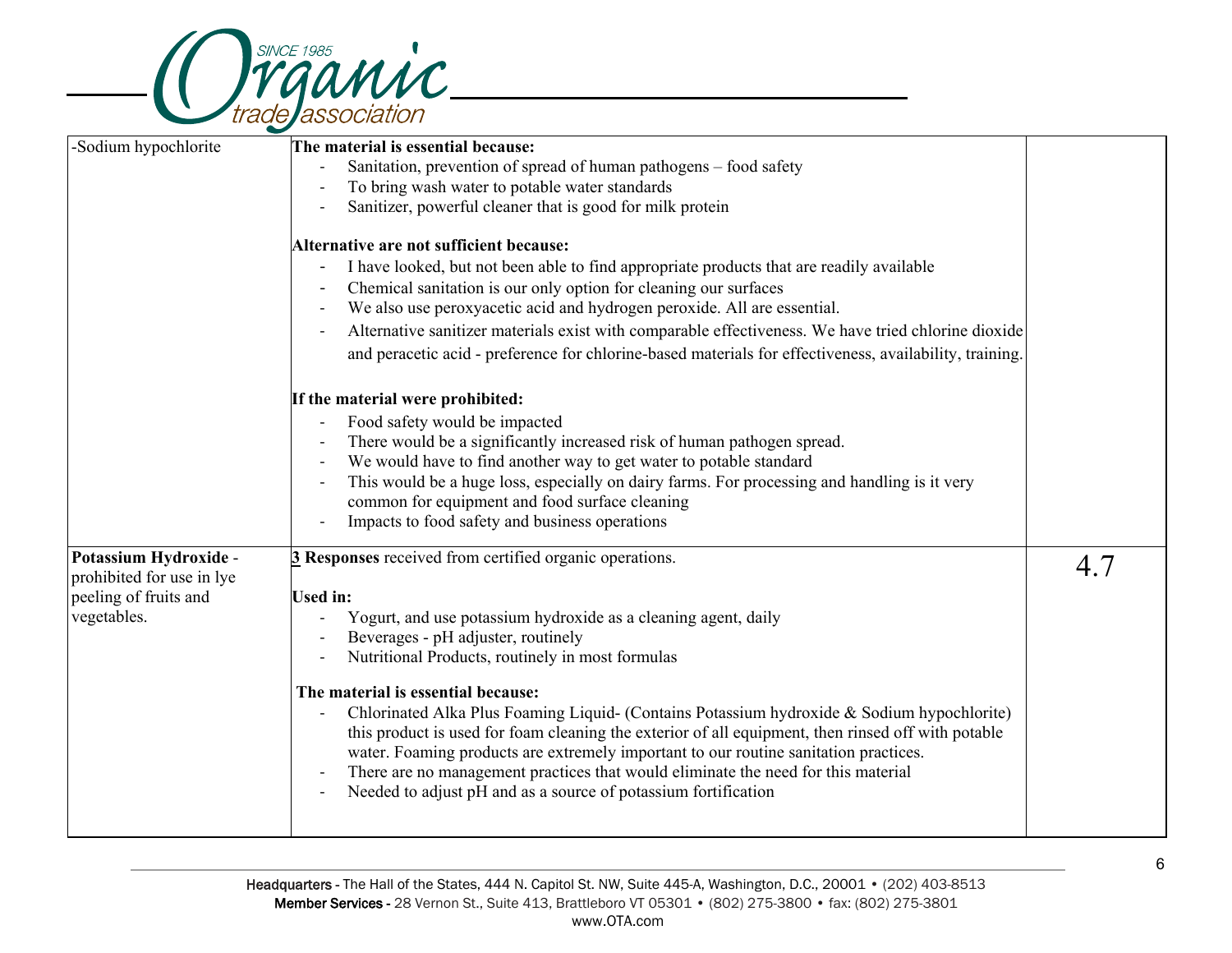

| $\overline{\phantom{0}}$              |                                                                                                                                                                                                                                                                       |     |
|---------------------------------------|-----------------------------------------------------------------------------------------------------------------------------------------------------------------------------------------------------------------------------------------------------------------------|-----|
|                                       | Alternative are not sufficient because:                                                                                                                                                                                                                               |     |
|                                       | For nutritional products, calcium hydroxide can be used, but it is less soluble than potassium<br>hydroxide and quality (heavy metals) is a concern. We're also not aware of any other management<br>practices that would eliminate the need for potassium hydroxide. |     |
|                                       | If the material were prohibited:                                                                                                                                                                                                                                      |     |
|                                       | We would need to identify something else that could play the same role in sanitization of our<br>equipment.                                                                                                                                                           |     |
|                                       | Without potassium hydroxide we would lose the ability to maintain product stability (i.e., product<br>would coagulate, etc.)                                                                                                                                          |     |
|                                       | Significant impact to products. Without pH adjustment the product may not survive the<br>manufacturing process leading to unacceptable product quality. We would leave organic if we<br>could no longer use this product.                                             |     |
| <b>Silicon Dioxide - Permitted as</b> | <b>4</b> Responses received from certified organic operations.                                                                                                                                                                                                        |     |
| a defoamer. Allowed for other         |                                                                                                                                                                                                                                                                       | 4.5 |
| uses when organic rice hulls          | <b>Used in:</b>                                                                                                                                                                                                                                                       |     |
| are not commercially available.       | As a defoamer in Beverages (used as needed when certain conditions arise<br>$\overline{\phantom{a}}$                                                                                                                                                                  |     |
|                                       | As a defoamer in Raw Ingredients (used routinely)<br>$\overline{\phantom{a}}$                                                                                                                                                                                         |     |
|                                       | As a defoamer in all products as needed                                                                                                                                                                                                                               |     |
|                                       | As routinely as a flow agent (processing aid) used in the cheese drying and the cheese filling and<br>$\overline{\phantom{a}}$<br>pouching. It keeps the product from clumping in process, packaging and when consumer prepares<br>finished product.                  |     |
|                                       | Alternative are not sufficient because:                                                                                                                                                                                                                               |     |
|                                       | There are no other alternatives for our purposes<br>$\overline{\phantom{a}}$                                                                                                                                                                                          |     |
|                                       | Unknown whether there is a consistent commercial availability of organic rice hulls<br>$\overline{\phantom{a}}$                                                                                                                                                       |     |
|                                       | Research was conducted on organic rice hulls, but the results did not match in process                                                                                                                                                                                |     |
|                                       | performance. There are no other management practices that would eliminate the need for this<br>material.                                                                                                                                                              |     |
|                                       | If the material were prohibited:                                                                                                                                                                                                                                      |     |
|                                       | We would not able to continue to use this material, cheese would not flow through the dryer<br>efficiently. Cheese would not fill into pouches and clog filling system. Cheese would clump or<br>cake in pouch and cheese would not mix well when making sauce.       |     |
|                                       |                                                                                                                                                                                                                                                                       |     |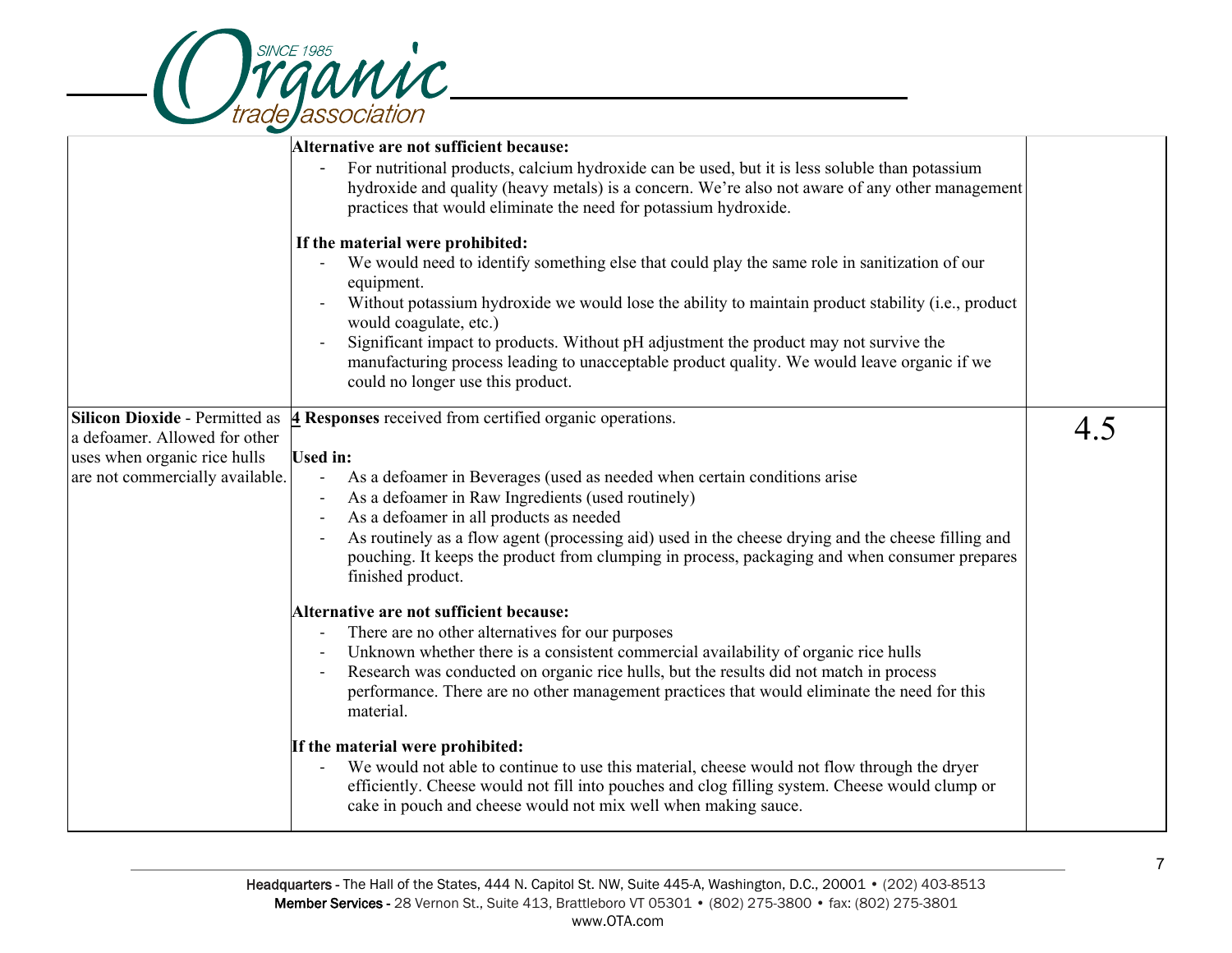

| <b>Potassium Lactate</b> - for use as No responses received so far. |  |  |
|---------------------------------------------------------------------|--|--|
| an antimicrobial agent and pH                                       |  |  |
| regulator only.                                                     |  |  |
| <b>Sodium Lactate</b> - for use as an No responses received so far. |  |  |
| antimicrobial agent and pH                                          |  |  |
| regulator only.                                                     |  |  |

## **Additional OTA Comments on Chlorine Materials**

It is critical that organic producers and handlers have a tool kit of antimicrobials that will allow them to fully comply with all food safety requirements, and have the ability to rotate among several materials to reduce the incidence of microbial resistance. It is also critical that the National List continues to represent the best and least-toxic technology our food system has developed. For this reason, the Organic Trade Association continues to be supportive of NOSB's work to better understand sanitizer (antimicrobial) materials used in organic production and handling systems.

However, as reflected by several of the questions included under the Sunset Review for chlorine materials, we are concerned that NOSB's "draft framework" document is being prematurely incorporated into the Sunset Process and imposing several questions on the organic community that are outside the scope of the Sunset Review.

We believe that NOSB and organic stakeholders share a common interest in that we prioritize food safety *and* we want to see the least toxic cleaners, sanitizers and disinfectants being used. If this is the goal, and we believe it is, OTA asks NOSB to consider the following:

- For handling operations, cleaners, sanitizers & disinfectants are listed under a National List heading that references "**ingredients**" (§ 205.605). This has been a source of confusion for individuals inside and outside the organic sector for a very long-time. On-going education is necessary.
- For handling operations, any cleaner, sanitizer or disinfectant that is used **in direct contact with an organic** product must be on the National List. Materials that are used on food contact surfaces do not need to appear on the National List, provided they do not come in contact with the organic product (§ 205.272(a)). This is not directly spelled out in the regulations, and although it is well understood by certifiers and experienced organic operations, it continues to be an area where constant education and clarification are needed.
- NOSB does not review the majority of the cleaners, sanitizers or disinfectants used in organic process facilities because they do not come in contact with organic products. They are used on food contact surfaces followed by a rinse or some other intervening event. However, certifiers and inspectors review these materials along with a complete description of how, when and why they are used, and how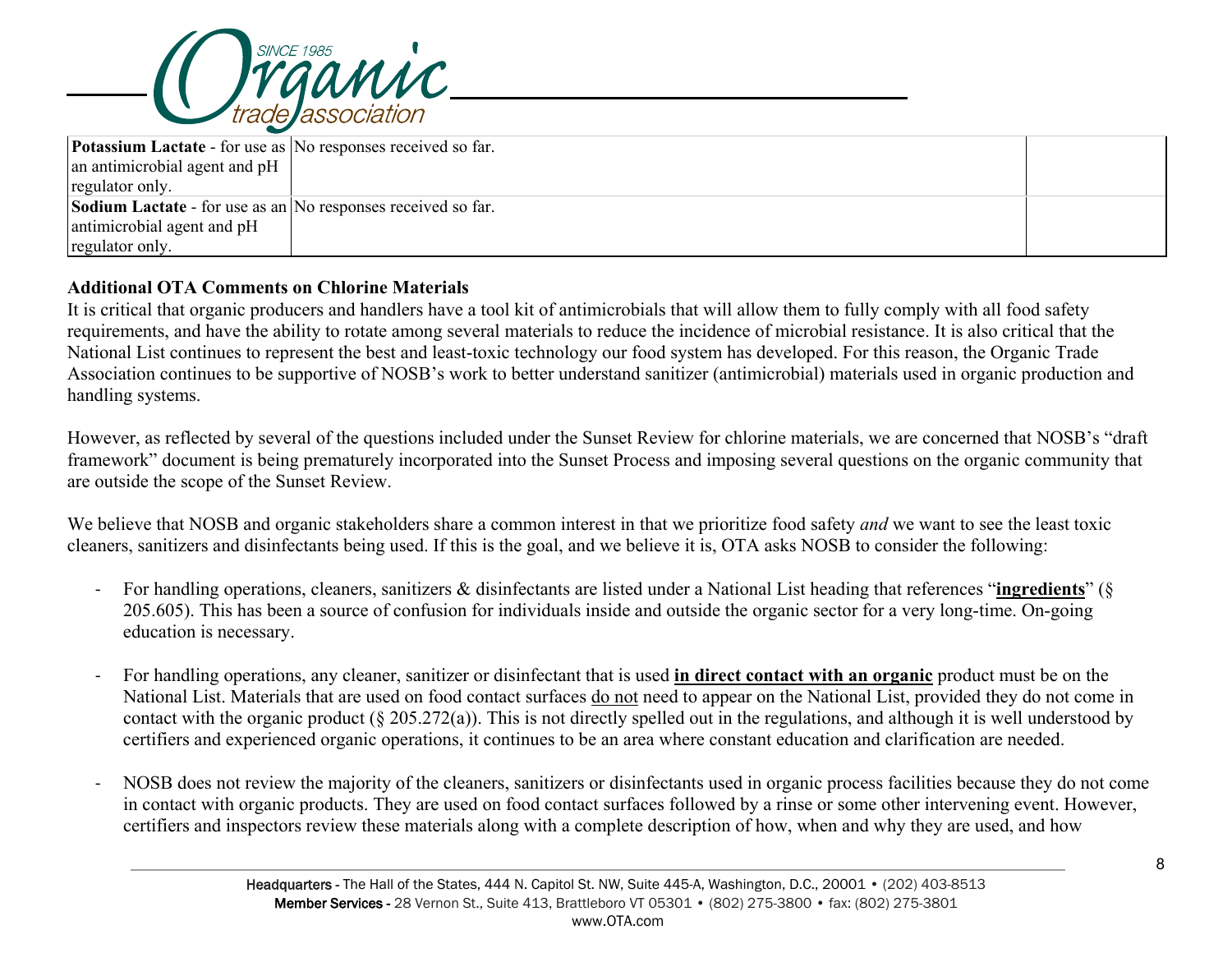

contamination prevention requirements are met. This is a requirement of the Organic System Plan and applies to ALL cleaners, sanitizers or disinfectants used in organic handling and processing, direct or indirect use.

- There is a facility pest management practice standard (§ 205.271) that requires an integrated approach to pest management. A stepwise preferential approach is applied to preventive measures and mechanical, physical and biological controls, followed by materials that are on the National List followed by materials that are not on the National List. However, the facility pest management practice standard does not apply to cleaners, sanitizers or disinfectants, or at least it has not historically.
- The Canadian Organic Standards CAN/CGSB-32.310-2020 (under the Permitted Substances Lists CAN/CGSB-32.311-2020) include a designated list for cleaners, sanitizers and disinfectants (crops, livestock and handling) that is divided into a section for materials permitted without a mandatory removal event and a section for which a removal event is mandatory prior to an organic production load or run. Further, the Canadian Organic Standards are structured like the NOP facility pest management practice standard at § 205.271. Substances on the list are preferred. When they are not sufficient, materials that are not on the National List may be used with documented justification.

Given the above, OTA asks NOSB to consider the following pathways that could support best use of cleaners and sanitizers:

- Develop research questions and set research priorities about the use and development of cleaners and sanitizers in organic systems, and how to ensure food safety requirements are met in a way that minimizes overall health and environmental risks.
- Restructuring the National List so that cleaners, sanitizers and disinfectants have a designated section. This would generally help certified operations understand the cleaners, sanitizers and disinfectants that that may be used, and it would help organic outreach and education efforts. The list could be designed to accommodate an integrated stepwise approach (such as § 205.271) to using cleaners, sanitizers and disinfectants to minimize overall economic, health and environmental risks. A designated list could also provide further opportunity for Materials Review Organizations that maintain brand name product lists *and* for their clients that are in the business of developing NOP compliant products compatible with organic principles. Overall, a designated list could help NOSB in its review of sanitizers, cleaners and disinfectants and it could support the use of alternative, less toxic materials, when their use can meet strict food safety standards.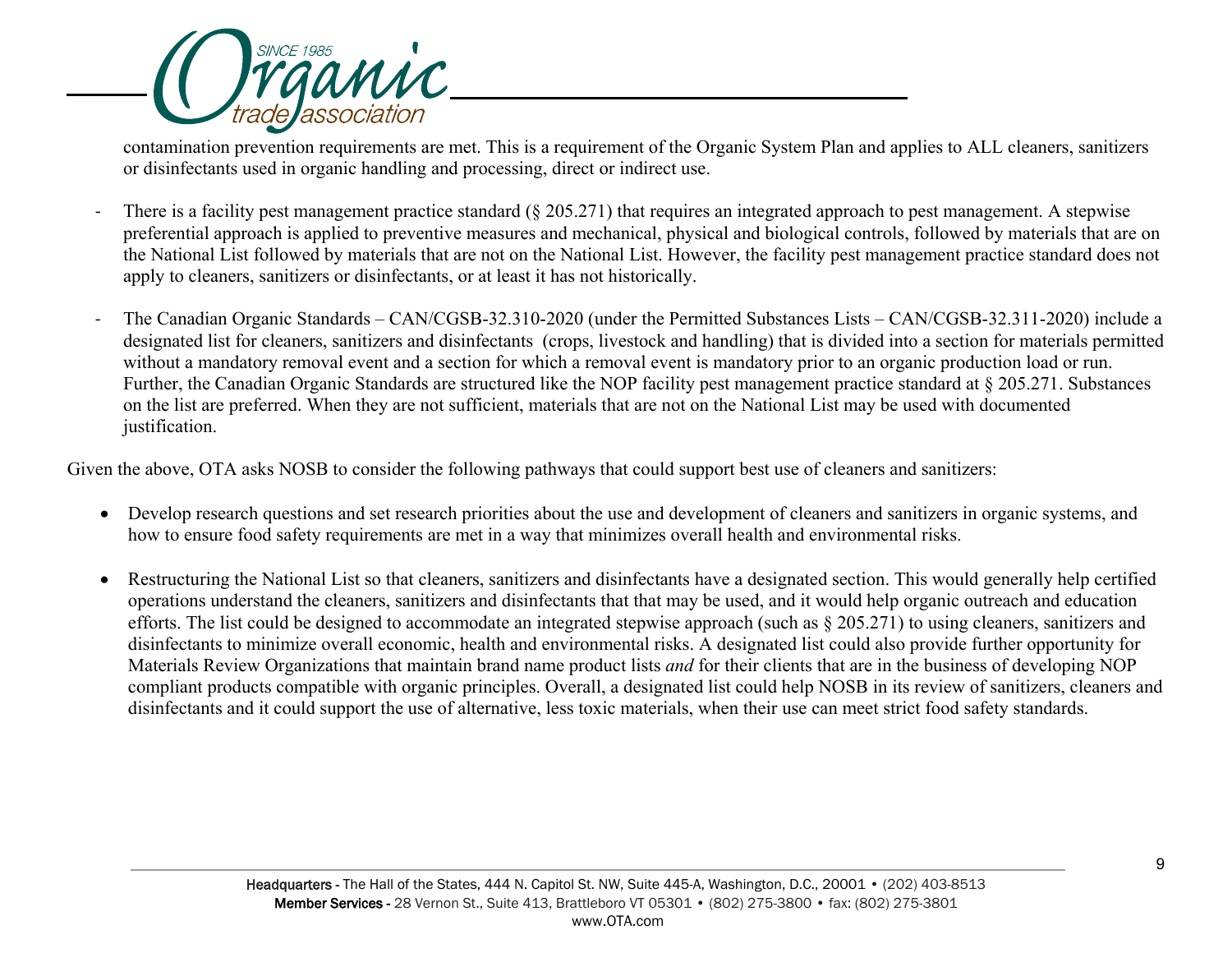

On behalf of our members across the supply chain and the country, the Organic Trade Association thanks the National Organic Standards Board for the opportunity to comment, and for your commitment to furthering organic agriculture.

Respectfully submitted,

Hwendologn V. Wyand

Gwendolyn Wyard Vice President of Regulatory and Technical Affairs Organic Trade Association

cc: Laura Batcha Executive Director/CEO Organic Trade Association

# **Appendix A** – **Sample Survey for Handling Inputs**

- **1. Is your operation certified organic?** Yes / No
- **2. Is [SUBSTANCE] included in your organic system plan?** Yes / No
- 3. Which types of organic products do you use this substance in/on? (e.g., yogurt, fruit juices, baked goods, etc.)
- 4. What function does the substance provide in/on your organic products and why is it essential? (e.g., stabilizer, thickener, flavor, sanitizer, etc.)
- 5. With what frequency does your operation use the substance? (e.g., seldom, as needed when a certain condition arises, routinely, etc.)

6. NOSB collects information about the "ancillary substances" (e.g. carriers, preservatives, stabilizers) that may be used to formulate commercial forms of the substance. Please list any ancillary substances that are identified on the ingredient statement on the specification sheet that accompanies **the substance you purchase.**